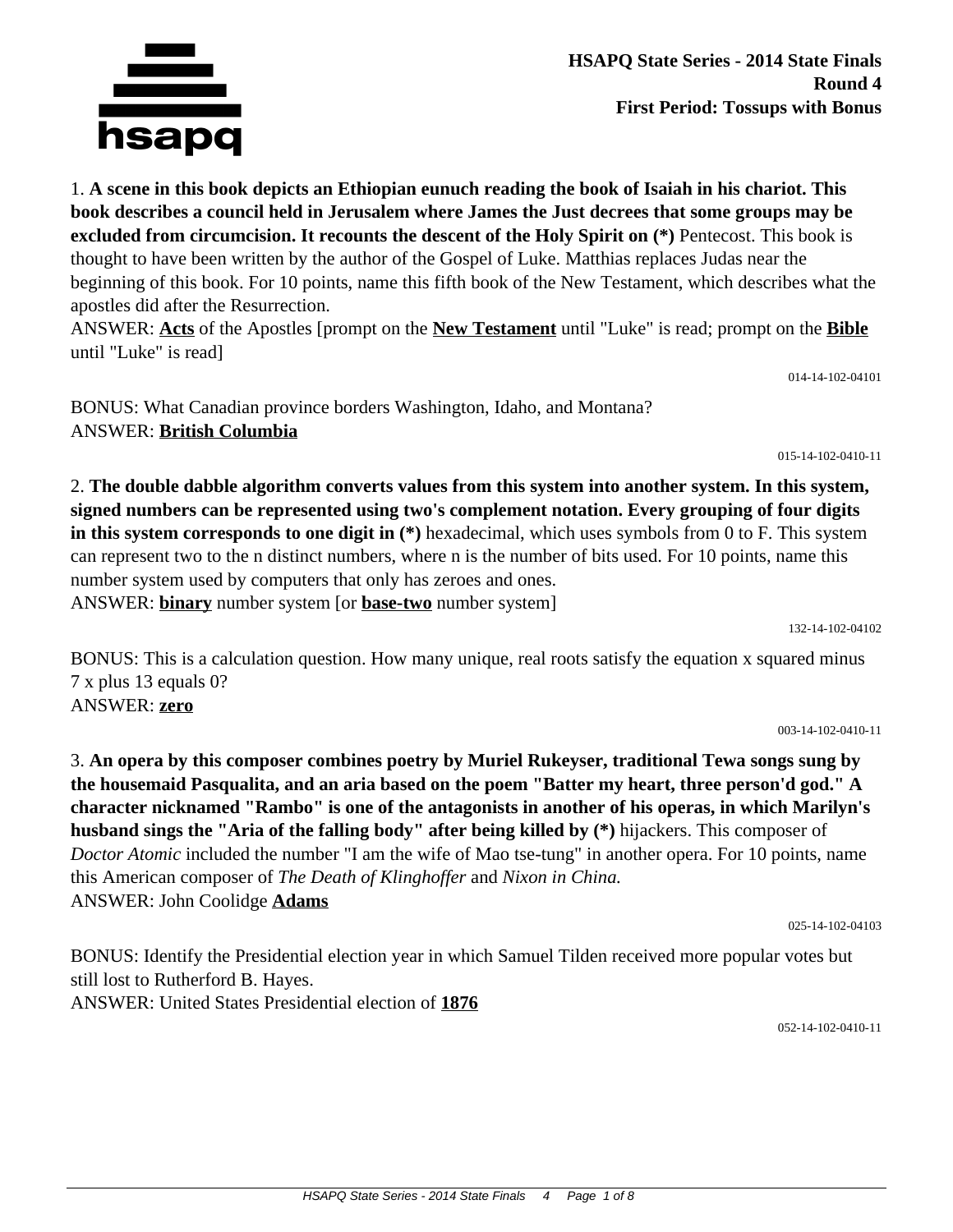4. **The portion of these things where the rate of deposition is greater than ablation is the accumulation zone. Erosion due to these things is divided into abrasion and plucking. The action of these things turns stream-formed V-shaped valleys into U-shaped valleys. A characteristic deposit of these things is a mixture of (\*)** boulders and clay, also called till, which is deposited in moraines. When these things calve (KAHV), they form icebergs. For 10 points, name these dense accumulations of ice that flow like very, very slow rivers. ANSWER: **glacier**s [or **ice sheet**s]

BONUS: What treatise defends the absolute rule of kings and calls the life of man "nasty, brutish, and short?"

ANSWER: *Leviathan*

5. **The poems of the Pearl Poet commonly use a repeating unit of this many lines called the bob-and-wheel. Sapphic stanza includes this many syllables in the final line of the poem. The first and third lines of a tanka poem contain this many syllables. This is the number of ancient Confucian classics. Blank verse contains this many (\*)** metrical feet per line. Most of Shakespeare's plays have this many acts. The first and last line of a haiku have this many syllables. For 10 points, name this number of lines in a limerick.

ANSWER: **five**

BONUS: What Cavalier poet instructed, "Gather ye rosebuds, while ye may," in his "To the Virgins, to Make Much of Time"? ANSWER: Robert **Herrick**

014-14-102-0410-11

6. **Materials with this property exhibit a phenomenon in which heat is transferred by waves called second sound, resulting in a material with this property having the highest known thermal conductivity. In 2004, a team at Penn State first witnessed this property in a solid, which at first was thought to be a Bose-Einstein condensate. Materials with it can form a thin (\*)** Rollin film and creep out of a container. This property is observed below a sharp discontinuity at 2.17 Kelvin, the lambda point. For 10 points, name this property observed when viscosity goes to zero at low temperatures. ANSWER: **superfluid**ity

064-14-102-04106

BONUS: What author of *The Sorrows of Young Werther* wrote a two-part tragedy about a German scholar who makes a deal with the demon Mephistopheles? ANSWER: Johann Wolfgang von **Goethe**

080-14-102-0410-11

7. **Eustace of Boulogne tried to convince a commander during this battle to retreat right before Eustace was severely wounded. The victors of this battle pursued the other side into the Malfosse. During this battle, a defensive position was taken by the eventual losing side on (\*)** Senlac Hill. The winning commander of this battle used fake retreats to draw soldiers out, and the losing commander may be depicted dying from an arrow to the eye on the Bayeux Tapestry. For 10 points, name this battle lost by Harold Godwinson to the Normans under William the Conqueror in 1066. ANSWER: Battle of **Hastings**

023-14-102-04107

190-14-102-04105

066-14-102-04104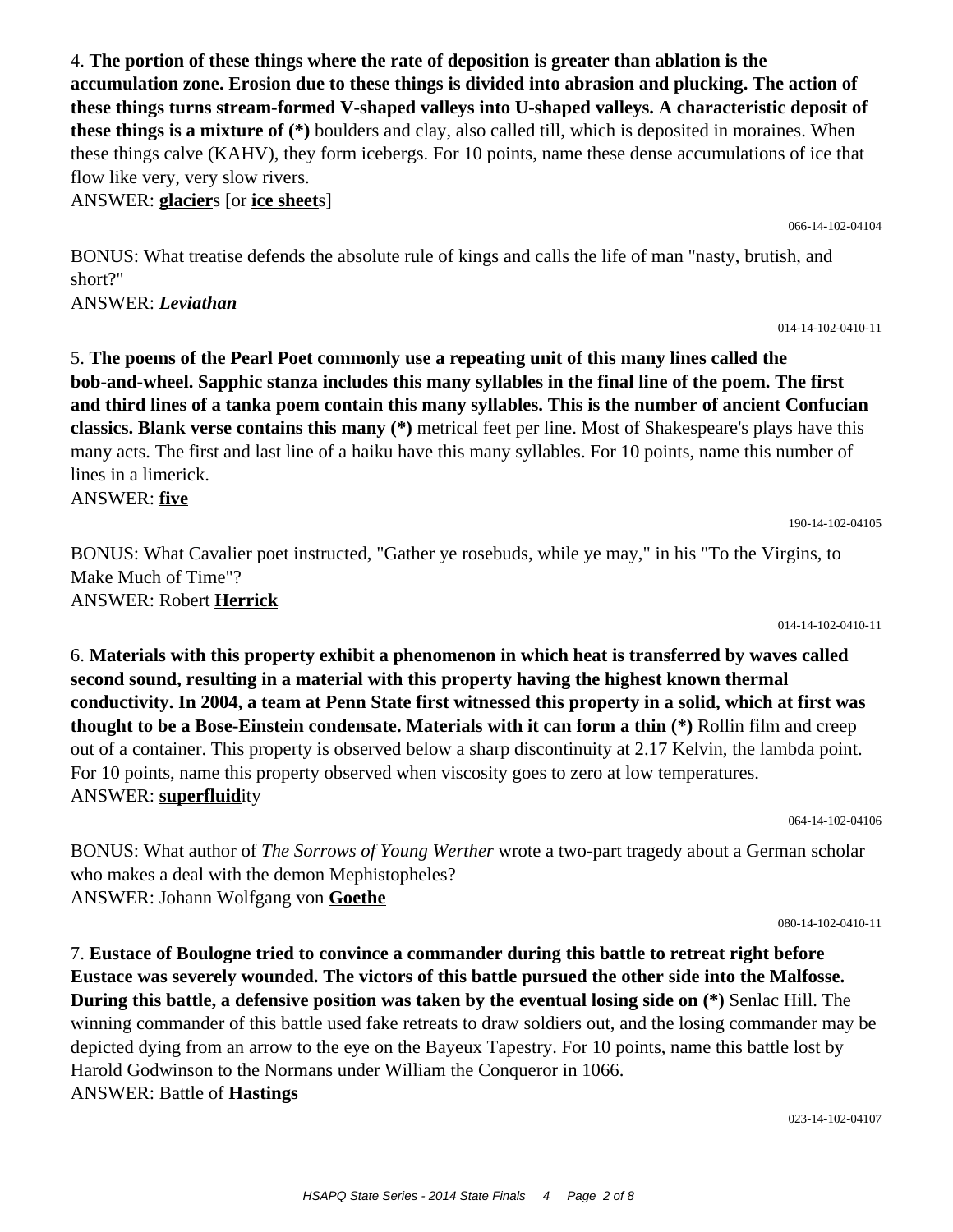BONUS: What father of Umberto I became the first king of a united Italy in 1861? ANSWER: **Victor Emmanuel II** [prompt on partial answer]

014-14-102-0410-11

## 8. **A film attacking this practice depicted a man igniting a fireball by holding a match up to his kitchen faucet. Debate over this practice often focuses on the future of the Marcellus region. Matt Damon starred in a 2012 Gus Van Sant film about the controversy over this practice, (\*)** *Promised Land.* In this technique, gallons of high-pressure fluid are injected underground to crack the rock around a gas well. For 10 points, name this controversial method of extracting natural gas. ANSWER: induced hydraulic **fracturing** [or **fracking**]

080-14-102-04108

BONUS: What genetic disease is caused by a mutation in hexosaminidase A, resulting in a buildup of gangliosides in the brain? ANSWER: **Tay-Sachs** disease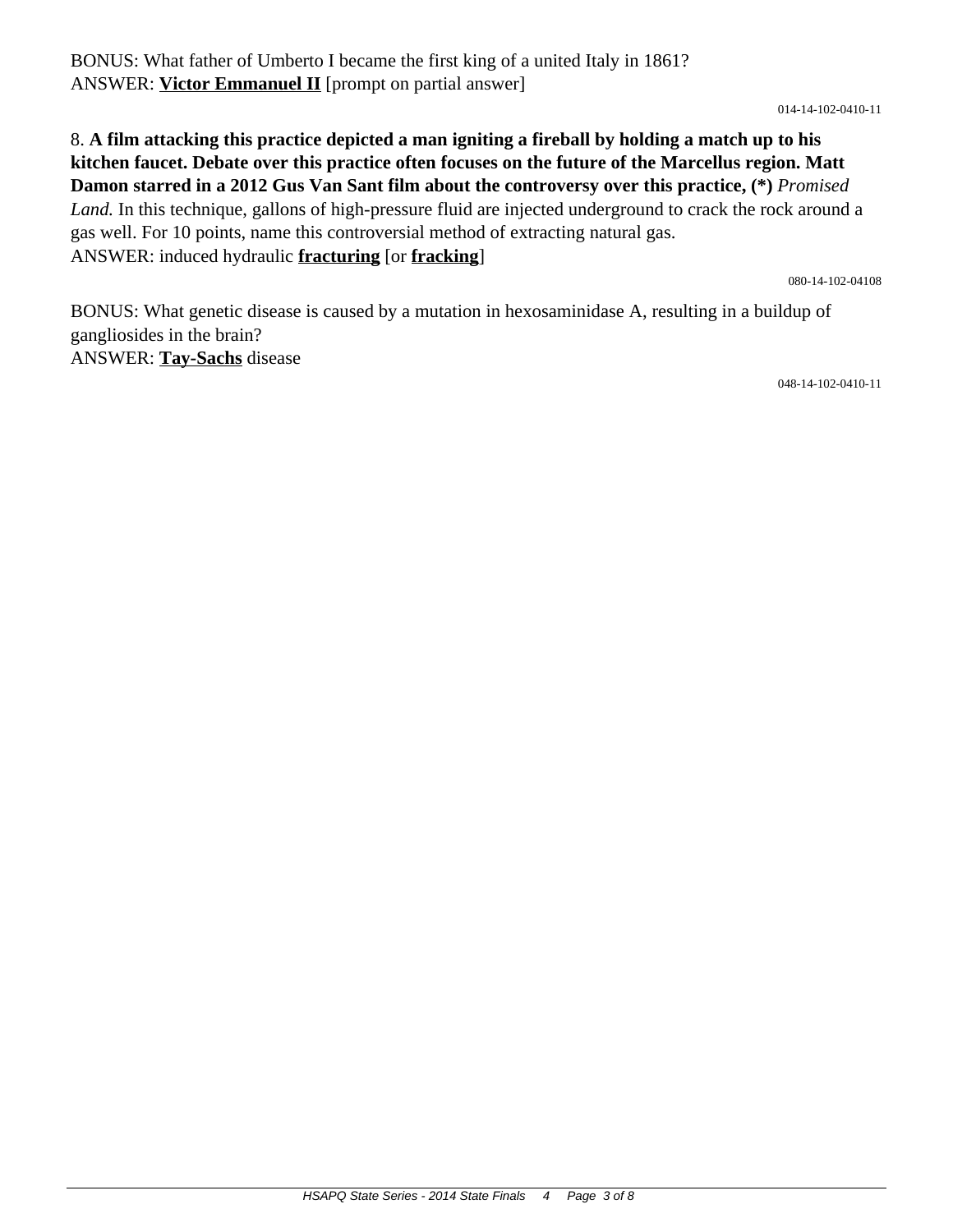## **SET A:**

1. BONUS: The Portuguese "President-King" Sidónio Pais (pai-EES) promoted an ideology named for what month, also the month of 1825 in which liberal Russian nobles protested for "Constantine and constitution" against the ascent of Nicholas I? ANSWER: **December**

2. BONUS: This is a 30-second calculation question. If test scores are normally distributed with mean 50 and standard deviation 10, then, to the nearest percent, what percentage of students scored 40 or better? ANSWER: **84** percent

3. BONUS: In what German board game do players try to get ten Victory Points by acquiring sheep, wheat, wood, brick, and ore?

ANSWER: *The Settlers of Catan*

4. BONUS: What Latin poet coined the phrase "Carpe diem" in his *Odes*? ANSWER: **Horace** [or Quintus **Horatius** Flaccus]

1. BONUS: Congress passed the Force Acts to combat the Ku Klux Klan during the Presidency of what man, which also saw high-ranking officials implicated in the Credit Mobilier (MOH-beel-yay) scandal? ANSWER: Ulysses Simpson **Grant** [or Hiram Ulysses **Grant**]

**SET B:**

2. BONUS: This is a 20-second calculation question. If the cosine of A is 2/7, what is the cosine of 2A? ANSWER: **-41/49**

3. BONUS: Emily relives her twelfth birthday after addressing her fellow ghosts in a cemetery at the end of what play set in Grover's Corners? ANSWER: *Our Town*

4. BONUS: What 1996 Adam Sandler movie stars Christopher McDonald as the arrogant Shooter McGavin and Carl Weathers as a one-handed retired golfer? ANSWER: *Happy Gilmore*

015-14-102-0410-12

015-14-102-0410-12

003-14-102-0410-12

014-14-102-0410-12

186-14-102-0410-12

003-14-102-0410-12

080-14-102-0410-12

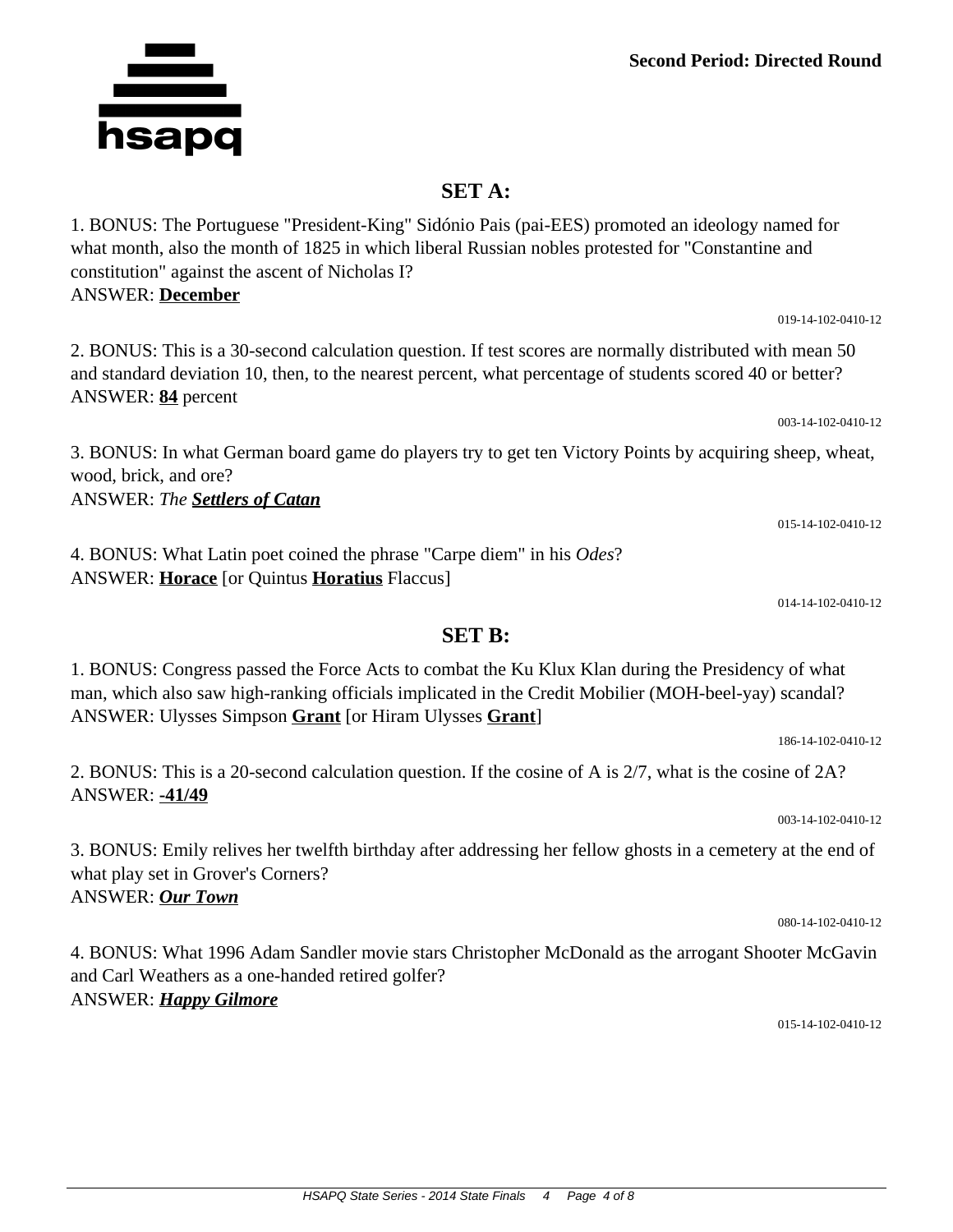

**Third Period: Tossups With Bonus**

9. **In Game 6 of the 2004 ALCS, this player swatted the ball out of Bronson Arroyo's glove when Arroyo tried to tag him. After Aaron Boone injured his knee in a game of pickup basketball, this player was traded to his current team for Alfonso Soriano and Joaquin Arias. Raul Ibanez hit a game-winning home run after pinch-hitting for this player in the 2012 postseason. Arbitrator (\*)** Fred Horowitz reduced this man's suspension from 211 games to the entire 2014 season for his role in the Biogenesis scandal. For 10 points, name this New York Yankees third baseman. ANSWER: Alexander Emmanuel **Rodriguez** [or **A-Rod**]

186-14-102-04109

014-14-102-0410-11

BONUS: What kind of simple diagram uses arrows to represent all the forces acting on a central object? ANSWER: **free-body** diagram

10. **This short story features a secret which is found out by "gold, and the power of a woman's will." Its main character is accused of romancing the daughter of his "semi-barbaric" king. In this short story, the princess tells the main character to choose the right-most option in a ceremony which will end in either (\*)** death or marriage to another woman for the protagonist. For 10 points, name this short story by Frank R. Stockton in which two identical doors conceal the title options. ANSWER: "The **Lady, or the Tiger?**"

BONUS: What student of Franz Boas wrote *Patterns of Culture* and *The Chrysanthemum and the Sword?* ANSWER: Ruth **Benedict**

014-14-102-0410-11

088-14-102-04110

11. **The McLaren Vale and Barossa Valley of this country are known for their shiraz wines. This country was the site of mines in the Golden Mile of its western city of Kalgoorlie. Polish explorer Pawel Strzelecki (struh-LECK-ee) was the first man to climb this country's highest peak, Mount (\*)** Kosciuszko. This country's city Alice Springs is the nearest to the rock formation known as either Uluru or Ayers Rock. For 10 points, name this country that is the only one to also be a continent and whose western half is mostly made up of the Outback, which is the home of many kangaroos. ANSWER: Commonwealth of **Australia**

BONUS: The aria "quando me'n v'o" is sung while Musetta dances a waltz to Marcello in what opera, which ends with Rodolfo weeping as Mimi dies of consumption? ANSWER: *La boheme*

140-14-102-0410-11

023-14-102-04111

12. **This man posited a theory of behavior that acknowledges the influence of both social factors and the environment, reciprocal determinism. His best-known experiment focused on a similar area as his work** *Adolescent Aggression.* **The experiment he designed involved adult collaborators who (\*)** punched the objects which name the experiment, causing the study's subjects to imitate them while yelling "sockaroo!" For 10 points, name this Canadian psychologist who performed the "bobo doll" experiment. ANSWER: Albert **Bandura**

081-14-102-04112

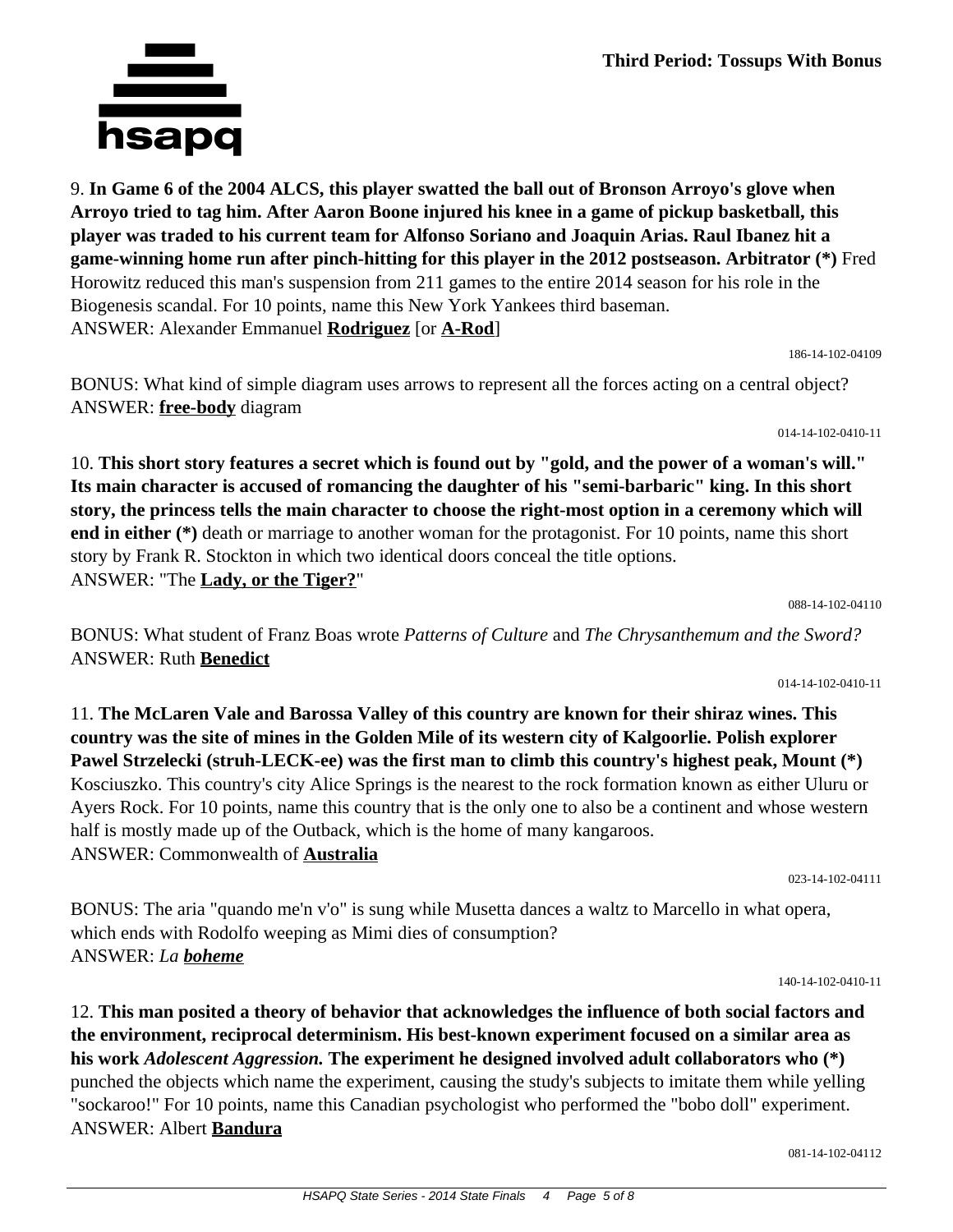BONUS: The sun is part of what populous branch of the Hertzsprung-Russell diagram that stretches from the bottom-right to the top-left? ANSWER: **main sequence**

014-14-102-0410-11

13. **This poem was inspired by the poet's reflections on crossing a natural feature on his way to Mexico City in 1920. It alludes to Abraham Lincoln's trip to New Orleans, as well as the raising of the pyramids upon the Nile. It speaks of bathing "in the (\*)** Euphrates when dawns were young" and knowing things "ancient as the world and older than the flow of human blood in human veins." For 10 points, name this Langston Hughes poem in which the speaker's "soul has grown deep" like the title bodies of water.

ANSWER: "The **Negro Speaks of Rivers**"

BONUS: What instrument was played by Mstislav (MIS-tee-slav) Rostropovich and is still played by Yo-Yo Ma? ANSWER: **cello**

015-14-102-0410-11

14. **This structure is located within the sella turcica. Cysts can be found in the pars intermedia, which separates this structure's anterior and posterior sections. Cancer of this structure often leads to excess levels of ACTH and Cushing's disease. It is connected to the (\*)** hypothalamus through the infundibulum (IN-fun-DIB-yoo-lum). It secretes hormones like oxytocin (OCK-see-TOH-sin) and vasopressin, or ADH, to regulate different systems in the body. For 10 points, name this gland in the brain, an important part of the endocrine system. ANSWER: **pituitary** gland

140-14-102-04114

BONUS: What is the name given to the glass tube with a stopcock at the bottom that is used to dispense one solution into another during titration? ANSWER: **burette**

014-14-102-0410-11

15. **After this battle, Gregorio Esparza was the only member of the losing side to receive a burial. William Barrett Travis wrote several letters requesting additional reinforcements before this battle. This battle became part of a slogan along with the similar (\*)** Goliad massacre. Pneumonia caused Jim Bowie to be confined to bed during this battle, but Davy Crockett and the other defenders fought to the last man against Santa Anna. For 10 points, name this battle of the Texas Revolution in which a Mexican army massacre defenders of the namesake mission in San Antonio. ANSWER: Battle of the **Alamo**

239-14-102-04115

BONUS: What Charles Dickens novel features such characters as Fagin and the Artful Dodger? ANSWER: *Oliver Twist*

014-14-102-0410-11

147-14-102-04113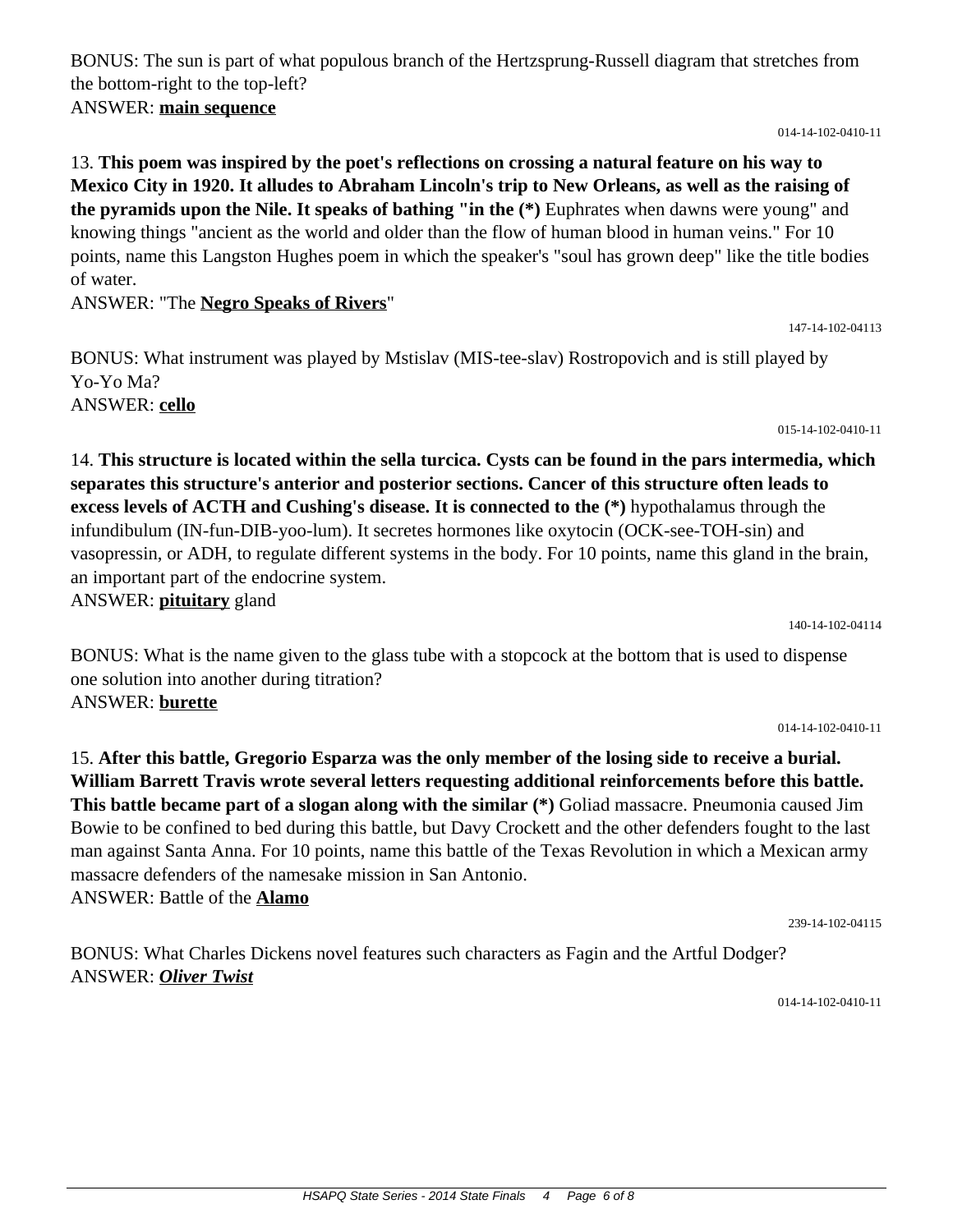16. **This man's government executed leaders of the "milk strike," and he attempted to advance a new philosophy he called "universism." As Minister of Defense under Peder Kolstad, this man became notorious for putting down a strike of hydroelectric workers. After forming the National Union Party in 1933, he never won a seat in the (\*)** Storting. He served as Prime Minister under Josef Terboven, who led the occupation of his country. For 10 points, name this Norwegian officer who collaborated with the Nazis, and whose name has become a noun meaning "traitor." ANSWER: Vidkun **Quisling**

014-14-102-04116

BONUS: What Mesoamerican civilization led by Montezuma was crushed by the conquistador Hernan Cortes? ANSWER: **Aztec**s